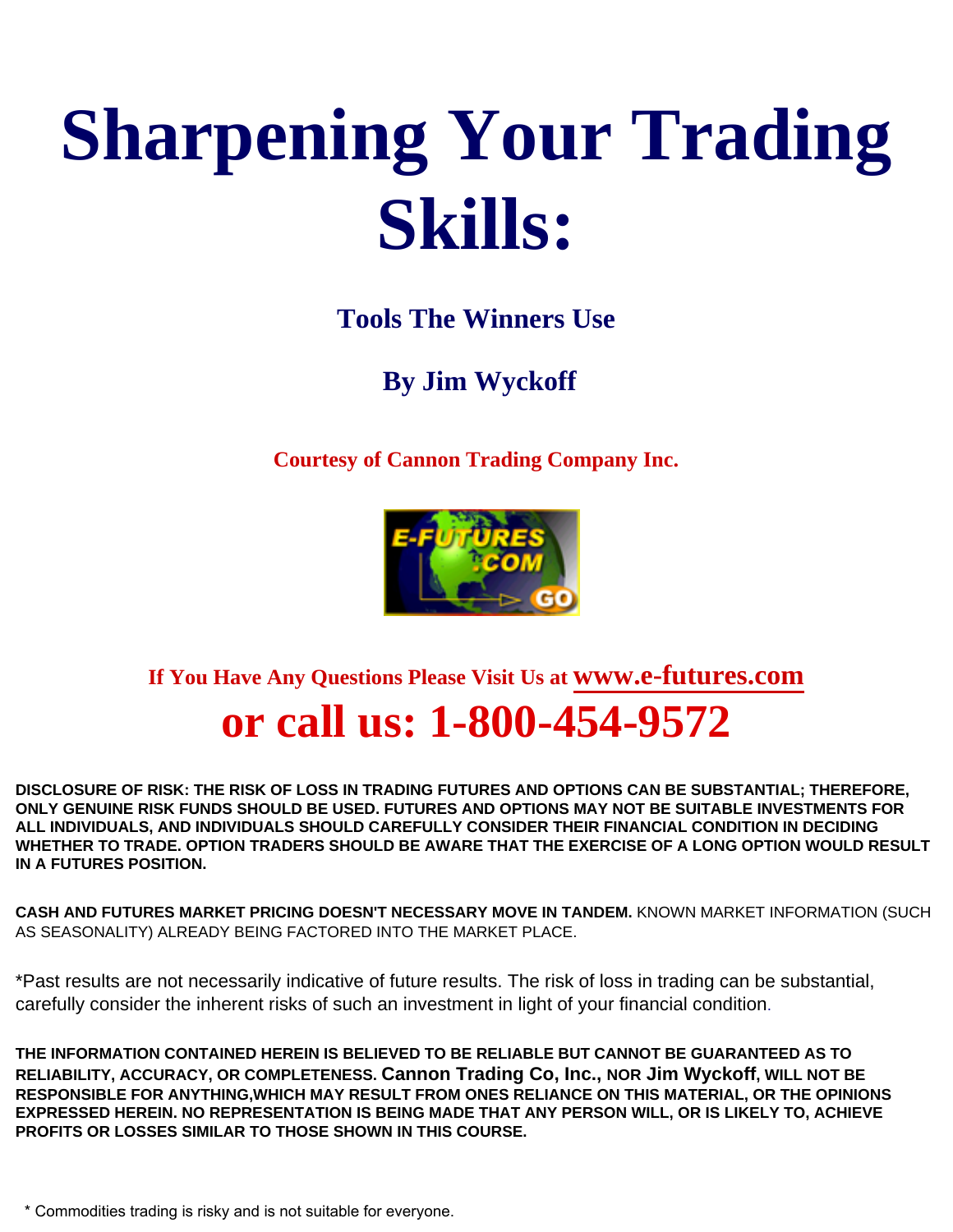### **The Top 10 Mistakes Traders Make and How To Avoid Them**

# *By Jim Wyckoff*

Achieving success in futures trading requires avoiding numerous pitfalls as much,or more, than it does seeking out and executing winning trades. In fact, most professional traders will tell you that it's not any specific trading methodologies that make traders successful, but instead it's the overall rules to which those traders strictly adhere that keep them "in the game" long enough to achieve success.

Following are 10 of the more prevalent mistakes I believe traders make in futures trading .

### **This list is in no particular order of importance.**

**1. Failure to have a trading plan in place before a trade is executed.** A trader with no specific plan of action in place upon entry into a futures trade does not know, among other things, when or where he or she will exit the trade, orabout how much money may be made or lost. Traders with no pre-determined trading plan are flying by the seat of their pants, and that's usually a recipe for a "crash and burn."

**2. Inadequate trading assets or improper money management.** It does not take a fortune to trade futures markets with success. Traders with less than \$5,000 in their trading accounts can and do trade futures successfully. And,traders with \$50,000 or more in their trading accounts can and do lose it all in a heartbeat. Part of trading success boils down to proper money management and not gunning for those highly risky "homerun" type trades that involve too much trading capital at one time.

**3. Expectations that are too high, too soon.** Beginning futures traders that expect to quit their "day job" and make a good living trading futures in their first few years of trading are usually disappointed. You don't become a successful doctor or lawyer or business owner in the first couple years of the practice. It takes hard work and perseverance to achieve success in any field of endeavor -- and trading futures is no different. Futures trading is not the easy, "get-rich-quick" scheme that a few unsavory characters make it out to be.

**4. Failure to use protective stops.** Using protective buy stops or sell stops upon entering a trade provide a trader with a good idea of about how much money he or she is risking on that particular trade, should it turn out to be a loser. Protective stops are a good money-management tool, but are not perfect. There are no perfect money-management tools in futures trading.

**5. Lack of "patience" and "discipline."** While these two virtues are over-worked and very often mentioned when determining what unsuccessful traders lack, not many will argue with their merits. Indeed. Don't trade just for the sake of trading or just because you haven't traded for a while. Let those very good trading "set-ups" come to you, and then act upon them in a prudent way. The market will do what the market wants to do -- and nobody can force the market's hand.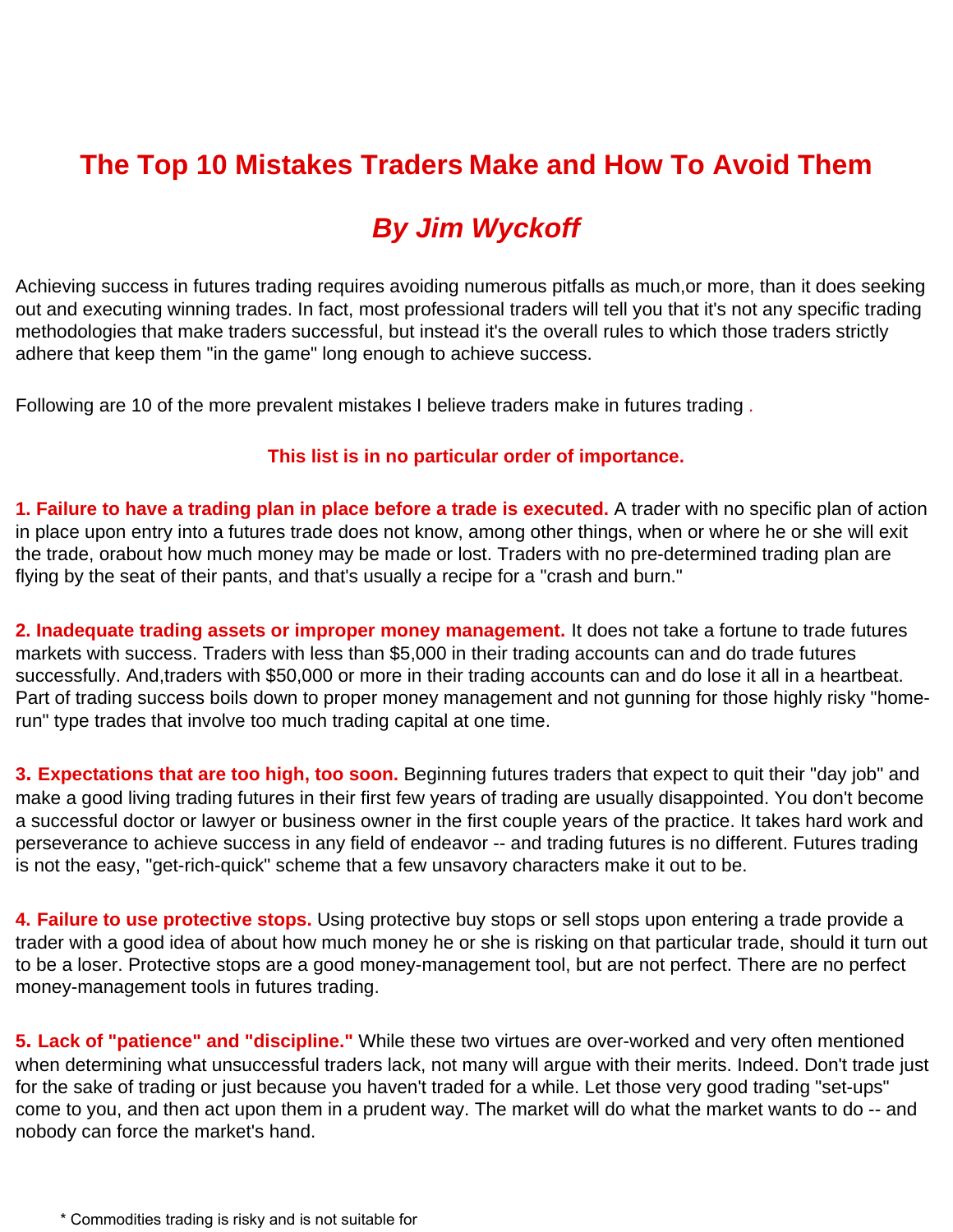**6. Trading against the trend--or trying to pick tops and bottoms in markets.** It's human nature to want to buy low and sell high (or sell high and buy low forshort-side traders). Unfortunately, that's not at all a proven means of making profits in futures trading. Top pickers and bottom-pickers usually are trading against the trend, which is a major mistake.

**7. Letting losing positions ride too long.** Most successful traders will not sit on a losing position very long at all. They'll set a tight protective stop, and if it's hit they'll take their losses (usually minimal) and then move on to the next potential trading set up. Traders who sit on a losing trade, "hoping" that the market will soon turn around in their favor, are usually doomed.

**8. "Over-trading."** Trading too many markets at one time is a mistake -- especially if you are racking up losses. If trading losses are piling up, it's time to cut back on trading, even though there is the temptation to make more trades to recover the recently lost trading assets. It takes keen focus and concentration to be a successful futures trader. Having "too many irons in the fire" at one time is a mistake.

**9. Failure to accept complete responsibility for your own actions.** When you have a losing trade or are in a losing streak, don't blame your broker or someone else. You are the one who is responsible for your own success or failure in trading. You make the trading decisions. If you feel you are not in firm control of your own trading, then why do you feel that way? You should make immediate changes that put you in firm control of your own trading destiny.

**10. Not getting a bigger-picture perspective on a market.** One can look at a daily bar chart and get a shorter-term perspective on a market trend. But a look at the longer-term weekly or monthly chart for that same market can reveal a completely different perspective. It is prudent to examine longer-term charts, for that biggerpicture perspective, when contemplating a trade.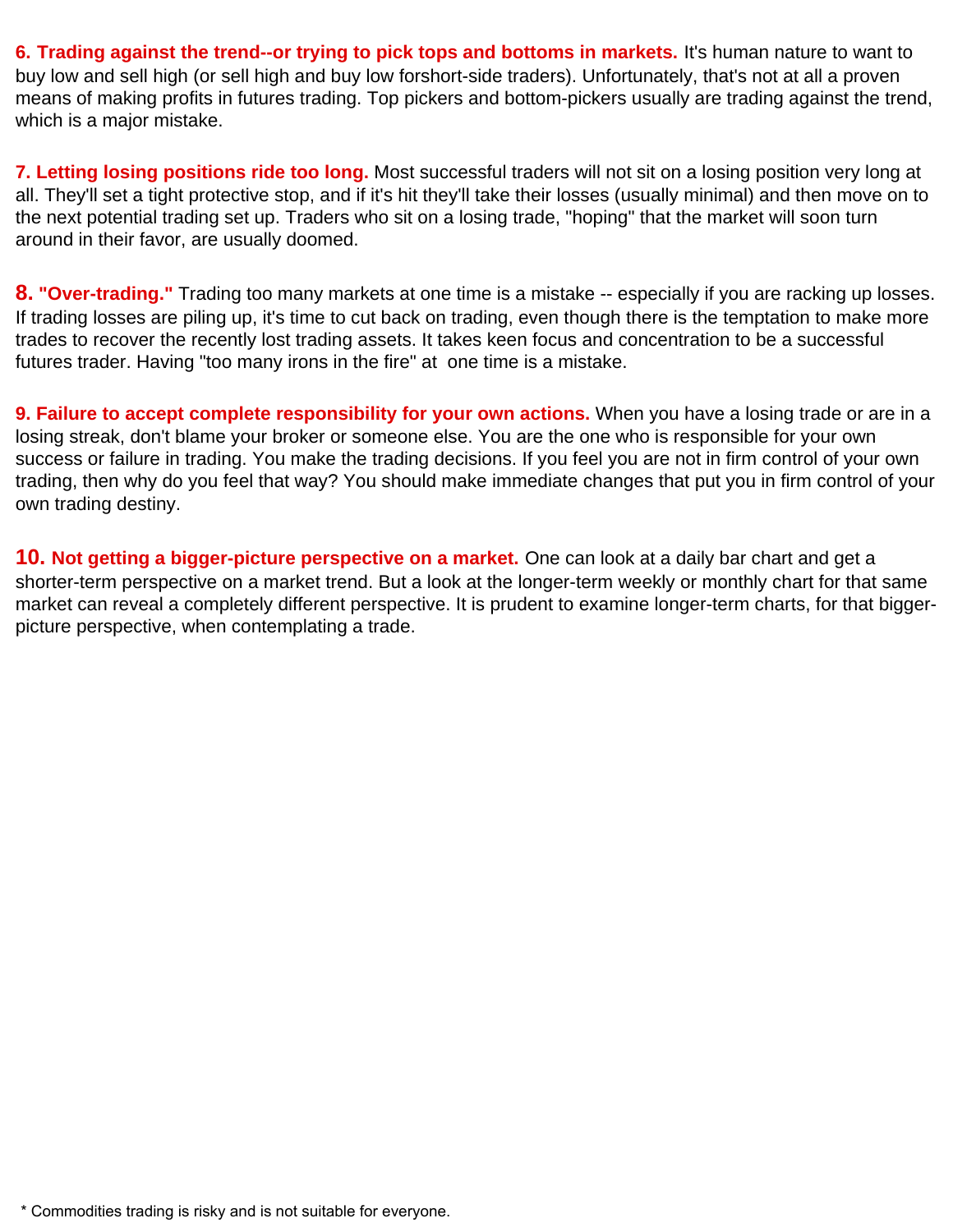# **Seasonality in Markets: One More Tool for your Toolbox**

# *By Jim Wyckoff*

Two of my favorite trading subjects are cycles and seasonality. In this feature, I'll discuss seasonality in agricultural markets. I want to start out by emphasizing that seasonality or cycles, by themselves, do not make good trading systems. However, they are great "tools" to add to your "Trading Toolbox."

Seasonality in agricultural markets is a function of supply and demand factors that occur at about the same time every year. For agricultural markets, supply stimuli can be caused by harvest, planting, weather patterns and transportation logistics.

Demand stimuli can result from feed demand, seasonal consumption and export patterns. Livestock futures, too, have seasonal tendencies. Hog and cattle seasonals tend to be caused by production, marketing, and in the case of hogs, farrowing. Grains tend to follow the general rule of lower nearby futures prices at harvest more than other agricultural commodities.

Here is a quick summary of seasonals in several markets. (If you are interested in a more complete study of seasonality, there are entire books written on the subject).

### **Corn:**

This market's seasonality can be divided into three time periods: late spring to mid-summer; mid-summer to harvest; and post-harvest. The most pronounced seasonal trend in corn is the decline of prices from midsummer into the harvest period. Prices are often near their highest level in July because of factors associated with the old crop and uncertainty over new crop production. Even in years when a price decline begins before mid-July, it can continue after mid-July if the crop outlook is favorable. Harvest adds large supplies to the marketing system, which normally pressures prices to their lowest levels of the crop year. Prices usually rise following harvest. However, the "February Break" is a well-known phenomenon whereby corn prices usually show some degree of decline during the month of February.

### **Soybeans:**

The July-August period is usually a bearish time for soybeans. Closing prices during the last week in July are usually lower than those of the previous week in July. Closing prices at the end of August are also usually lower than those at the end of July. Also, soybean prices in late January are usually higher than those in late December. Soybeans many times also succumb to the "February Break" seasonality phenomenon. Soybean meal and oil have the same seasonal tendencies as soybeans.

### **Wheat:**

The seasonality of wheat prices works best when a trader is on the long side from the period of harvest lows to October\November. On the short side, from winter into summer harvest tends to work well. Wheat has two prominent seasonals: One is a strong tendency to decline during late winter and spring as the harvest approaches. The other is to rise from harvest lows into the fall or early winter. Wheat prices begin a seasonally

<sup>\*</sup> Commodities trading is risky and is not suitable for everyone.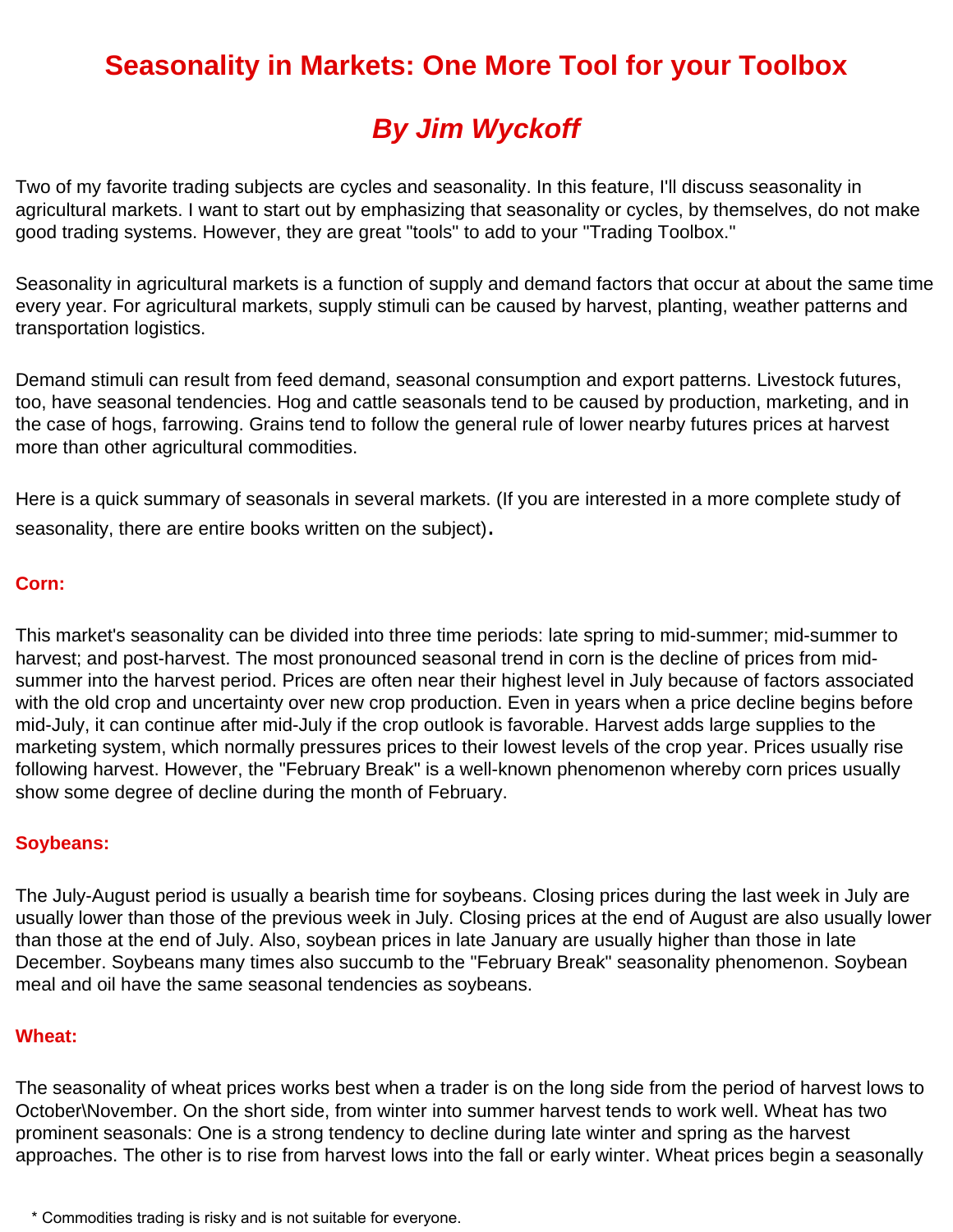weak period by January or February, in most years.

### **Live Cattle and Feeder Cattle:**

Seasonality in feeder cattle prices depends on the seasonality in live cattle prices, along with annual fluctuations in feeder cattle supplies. In general, feeder cattle prices are strong from late winter through spring, drop during the summer, and stabilize at lower levels in the fall, before turning up in December. Live cattle prices normally trend higher from January through May. Prices for live cattle reach their seasonal peak in May and then usually begin a downtrend that extends through the end of the year. Demand for feeder cattle also begins to peak in May, and prices fall into July.

#### **Live Hogs:**

Seasonal marketing pressure increases during March and persists at increased levels during all or part of April. The reason for this is that August and September farrowings are usually larger relative to other farrowing months. Slaughter levels decline seasonally from March-April into July or August. Thus, prices could generally be expected to rise from March to May and decline from May into August.

#### **Cocao:**

The yearly seasonal low tends to occur in January with the Bahia (Brazil) main crop, rather than in May or June with the Temporao (Brazil) crop, because of consumer demand. Consumer demand tends to rise into late fall and early winter, which boosts prices during that timeframe. As demand peaks and then begins to decline, cocoa prices fall into January. It's important to note that seasonal tendencies in cocoa are not very strong.

### **Coffee:**

The frost season in Brazil occurs during the May through early-August period. In anticipation of this frost, prices tend to rise from January into June. This seasonal tendency is not very strong, however, because coffee can come from other producing countries, such as Mexico. Still, the potential for a Brazilian frost should be monitored. The other seasonal influence is during the winter, when U.S. coffee consumption tends to rise .

#### **Cotton:**

Cotton is a market where the "trade" has very heavy participation and seasonals tend to be a function of heavy deliveries issued against the expiring futures contracts -- December, March, May, July, and to a lesser degree, October. In November, the market tends to recover from harvest lows, and then in January the market tends to back off to lower levels.

### **Orange Juice:**

Seasonal price movement of FCOJ (Frozen Concentrated Orange Juice) does not usually reflect the December-February freeze period in the southern U.S. Seasonal tendencies are caused by harvest, production (also called "pack") and demand ("movement"). The most significant seasonal move in O.J. is that prices generally fall from November to January. Freezes cannot be completely ignored, however.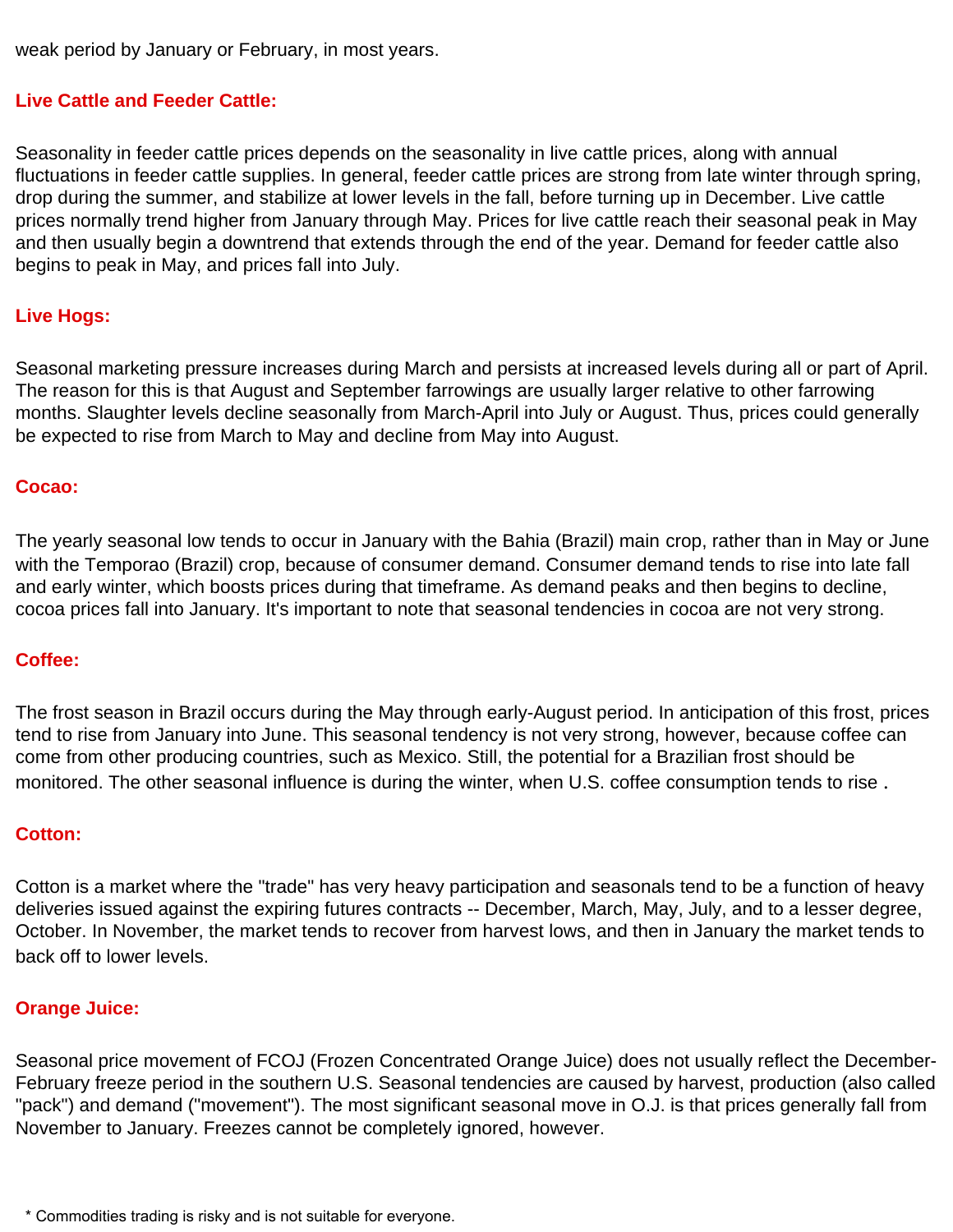#### **Sugar:**

Prices tend to peak in November because of a combination of supply and demand. Production at this time is not complete, as the European crop is not yet on the market. Demand in the Northern Hemisphere, however, is usually at its peak in the fall.

**In conclusion:** I would classify seasonal tendencies as "secondary" technical indicators in my "Trading Toolbox." I do follow seasonals, but they are not my "primary" trading tools. I have seen much hype in the marketplace regarding seasonals. I remember one summer hearing a radio advertisement from a futures brokerage that went something like this: "Colder weather is just around the corner and heating oil demand will increase. Thus, you should buy heating oil futures now, and profit from the increase in demand." If only futures trading were that easy! Every professional trader and commercial firm knows that heating oil demand rises in the winter -- and even in the summer months they have already factored that rise in demand into the prices of the farther-out (deferred) futures contracts. The same is true for other markets' seasonal price patterns. The professional traders and commercials all know about seasonals in the markets, and position themselves accordingly. It is always good that we speculators have as much information on markets as possible. Seasonal price patterns are just one more bit of information to factor into our trading decisions.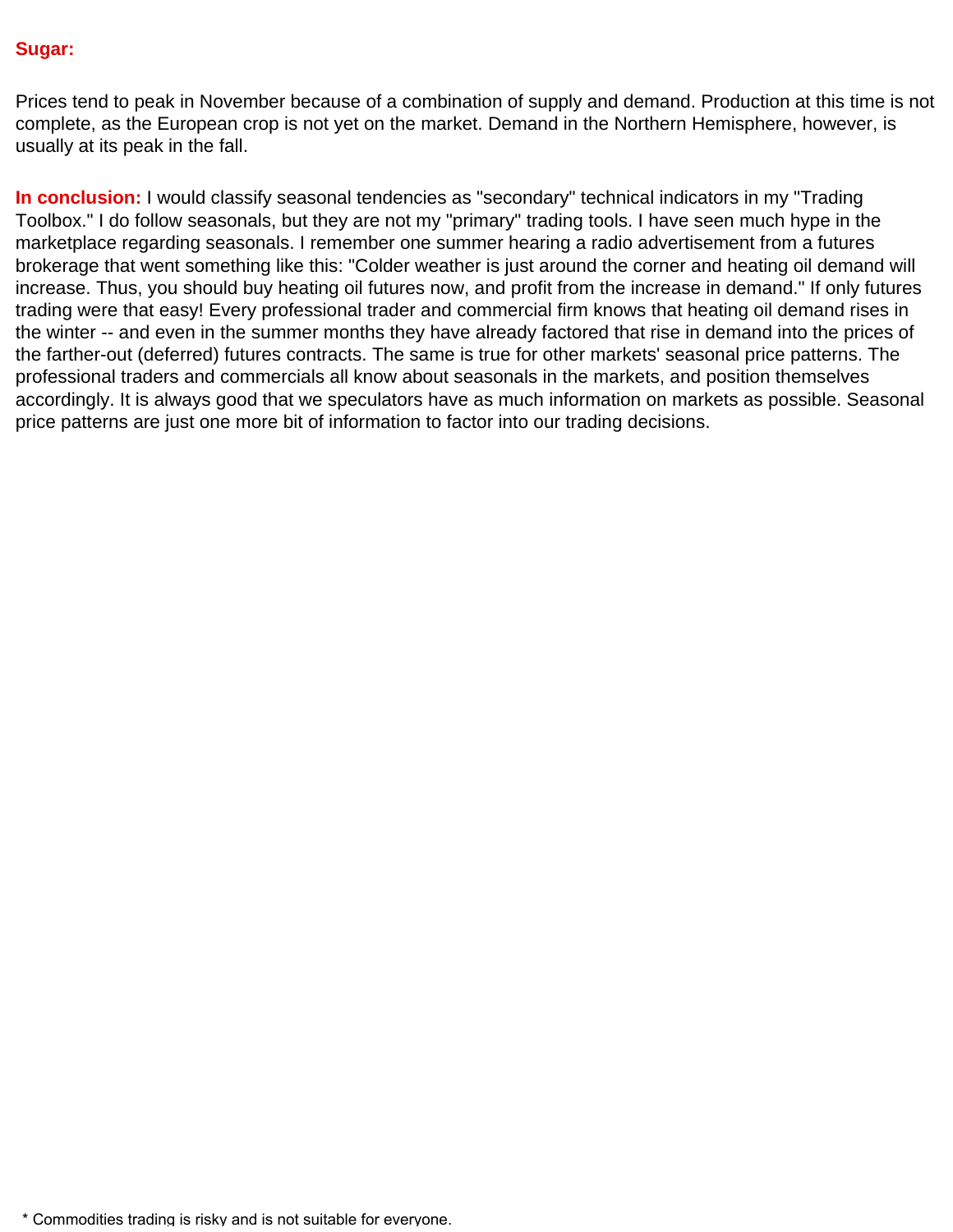# **Why Successful Traders Use Fibonacci and the Golden Ratio**

# *By Jim Wyckoff*

Support and resistance levels on bar charts are a major component in the study of technical analysis. Many traders, including myself, use support and resistance levels to identify entry and exit points when trading markets. When determining support and resistance levels on charts, one should not overlook the key Fibonacci percentage "retracement" levels. I will detail specific Fibonacci percentages in this feature, but first I think it's important to examine how those numbers were derived, and by whom.

Leonardo Fibonacci da Pisa was a famous 13th century mathematician. He helped introduce European countries to the decimal system, including the positioning of zero as the first digit in the number scale. Fibonacci also discovered a number sequence called "the Fibonacci sequence." That sequence is as follows:1,1,2,3,5,8,13,21,34 and so on to infinity. Adding the two previous numbers in the sequence comes up with the next number.

Importantly, after the first several numbers in the Fibonacci sequence, the ratio of any number to the next higher number is approximately .618, and the next lower number is 1.618. These two figures (.618 and 1.618) are known as the Golden Ratio or Golden Mean. Its proportions are pleasing to the human eyes and ears. It appears throughout biology, art, music and architecture. Here are just a few examples of shapes that are based on the Golden Ratio: playing cards, sunflowers, snail shells, the galaxies of outer space, hurricanes and even DNA molecules.

William Hoffer, in the Smithsonian Magazine, wrote in 1975: "The continual occurrence of Fibonacci numbers and the Golden Spiral in nature explain precisely why the proportion of .618034 to 1 is so pleasing in art. Man can see the image of life in art that is based on the Golden Mean."I could provide more details about the Fibonacci sequence and the Golden Ratio and Golden Spiral, but space and time here will not permit. However, I do suggest you read the book "Elliott Wave Principle" by Frost and Prechter, published by John Wiley & Sons. Indeed, much of the basis of the Elliott Wave Principle is based upon Fibonacci numbers and the Golden Ratio.

Two Fibonacci technical percentage retracement levels that are most important in market analysis are 38.2% and 62.8%. Most market technicians will track a"retracement" of a price uptrend from its beginning to its most recent peak. Other important retracement prcentages include 75%, 50% and 33%. For example, if a price trend starts at zero, peaks at 100, and then declines to 50, it would be a 50% retracement. The same levels can be applied to a market that is in a downtrend and then experiences an upside "correction."

The element I find most fascinating about Fibonacci numbers, the Golden Ratio and the Elliott Wave principle, as they are applied to technical analysis of markets- and the reason I am sharing this information with you--is that these principles are a reflection of human nature and human behavior.The longer I am in this business and the more I study the behavior of markets, the more I realize human behavior patterns and market price movement patterns are deeply intertwined.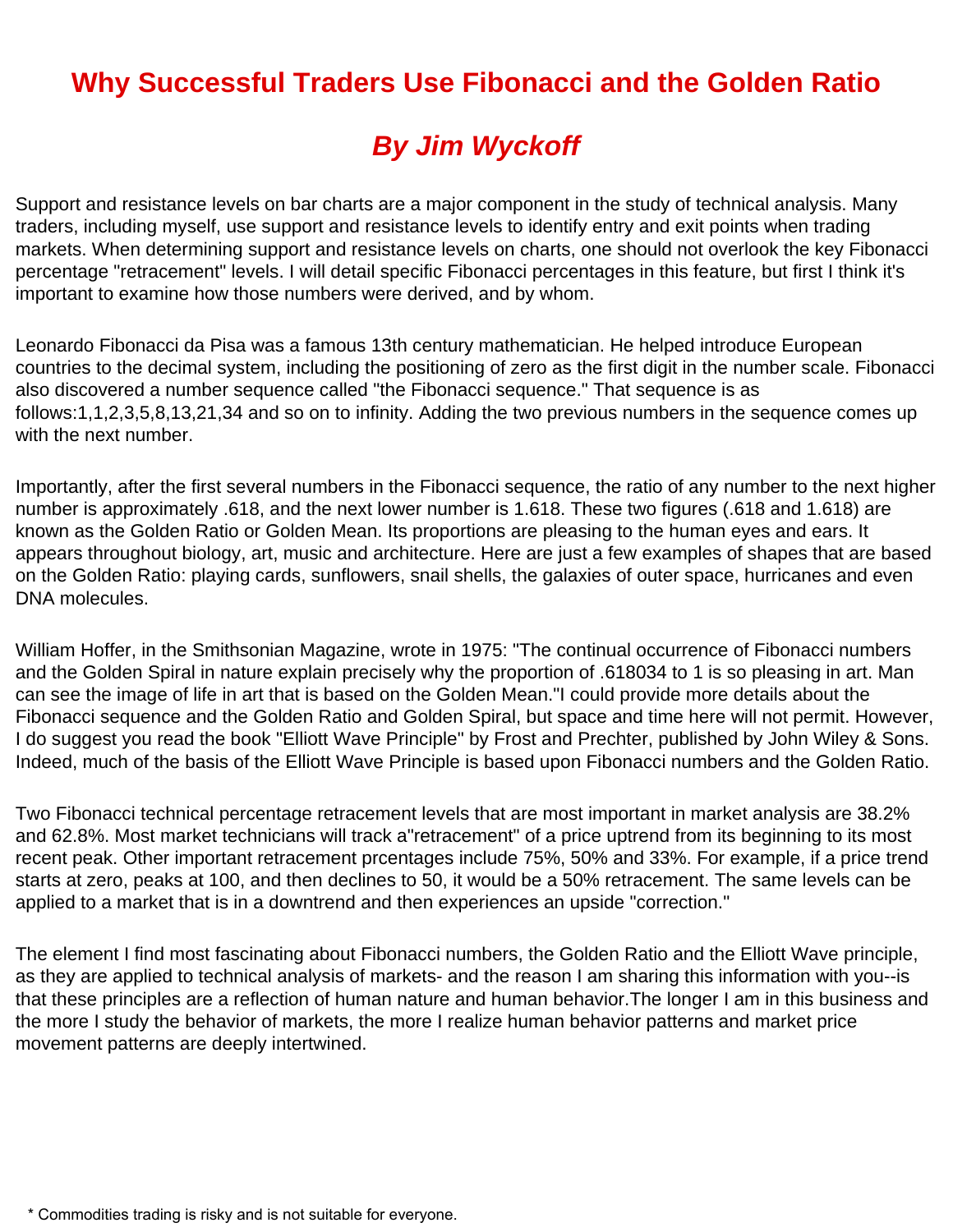# **Market 'Noise': How SeasonedTraders Learn to Ignore It**

# *By Jim Wyckoff*

For many years I was a futures market reporter with the FWN wire service (now called OsterDowJones). I spent time working right on the futures trading floors in Chicago and New York. Most of the time my daily reporting "beat" involved interviewing traders and analysts and then writing three daily market reports. For months at a time I would cover the same markets, day in and day out. It was a fantastic learning experience and an opportunity that very few get.

One thing I eventually discovered from covering the same markets day after day, month after month, was that the vast majority of the time the vast majority of the markets' overall fundamental and technical situations did not change on a day-today basis. Yet, as a market reporter I was conditioned to write about why the market went up one day and why the market went down the next day, and so on.

Even though a market may have been in a very narrow trading range for days or weeks, I had to ask the traders and analysts every day to come up with some fresh fundamental and\or technical reasons why that market moved only a fraction. Reporting on the New York "soft" futures markets (coffee, cocoa, sugar, cotton and orange juice) is especially difficult for a reporter. He or she needs to dig up and write about some freshsounding news every day. The soft markets many times just do not have much fresh fundamental news on a daily basis -- or sometimes even on a weekly basis, for that matter. Conversely, it was easier covering the financial and currency markets because there was usually at least one government economic report that came out every day that would make those markets wiggle a bit. Or, some government official (like Greenspan) would make comments to which those markets took notice.

As time went on and I came to better understand markets and market behavior, and as I studied specific trading strategies, I realized that the day-to-day market "noise" is not of much use to most traders. Here's a specific example of market noise: Recently the live cattle futures market was up a bit on a Monday due to talk that the cash cattle trade later in the week would be at higher money. On Tuesday the futures market dropped a bit because of ideas the cash cattle market trade later in the week may not be at firmer money, but steady at best. Nobody was trying to manipulate the live cattle market that week. It was just a case of differing opinions getting center stage when the market closed on different sides of unchanged.

For a trader who tries to follow the near-term fundamentals in a market too closely, hearing that kind of conflicting news can be a nuisance at least, or a factor that prevents successful trading results at most. It's not easy for less-experienced traders to ignore the differing daily drumbeat of fundamental news that is reportedly impacting a market.The lesson here is that prudent traders should not become overly sensitive or reactive to most of the day-to-day fundamental news events that are reported to be moving the market on any given day. What is important for the trader is that he or she recognizes and understands the overall trend of the market, and that daily market "noise" is usually an insignificant part of the overall process of trading and of market behavior, itself.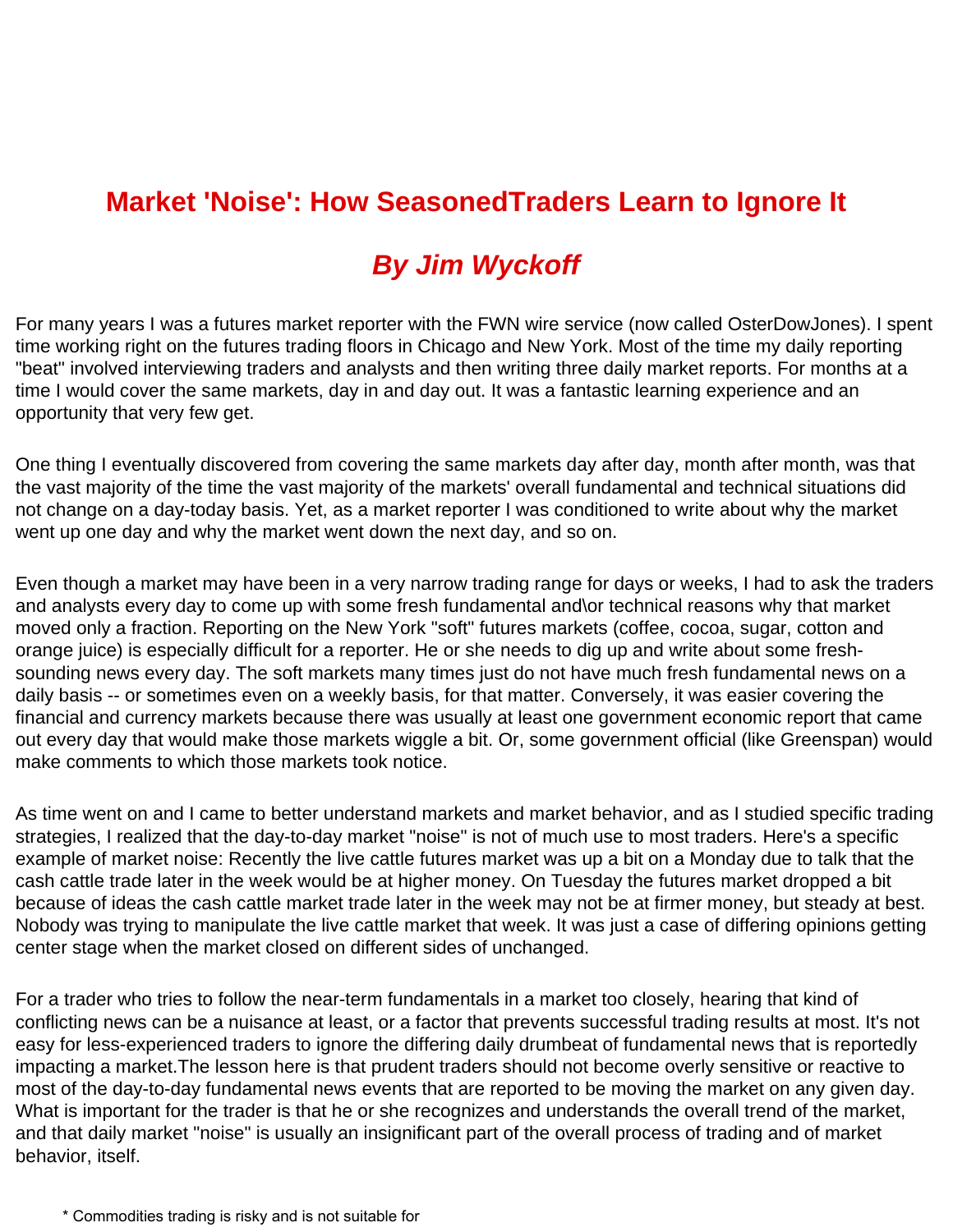### **Different Types of Market Orders:Using Each for the Best Fills**

# *By Jim Wyckoff*

A customer signed up for my service the other day and was asking me about stops and different types of market orders. They were good questions and they reiterated to me the fact that I have subscribers that range from seasoned trading professionals to those testing the futures trading waters for the first time.

One thing I always like to point out to the less-experienced traders: There are no "dumb" questions and there is no shame in being inexperienced. Every single futures trader that ever walked the face of the earth has been inexperienced at one point.

This section on types of market orders, including stops, may be a "refresher" feature for the more experienced traders, and will likely be a more valuable feature for the traders newer to this fascinating field.

#### **Market Order**

The market order is the most frequently used futures trading order. It usually assures you of getting a position (a fill). The market order is executed at the best possible price obtainable at the time the order reaches the futures trading pit.

### **Limit Order**

The limit order is an order to buy or sell at a designated price. Limit orders to buy are placed below the market; limit orders to sell are placed above the market.

Since the market may never get high enough or low enough to trigger a limit order, a trader may miss getting filled if he or she uses a limit order. Even though you may see the market touch your limit price several times, this does not guarantee a fill at that price.

#### **"Or Better" Orders**

"Or better" is a commonly misunderstood order type. You should only use "or better" if the market is "or better" at the time of entry to distinguish the order from a stop. "Or better" on an order does not make the pit broker work harder to get a better fill. It is always the broker's job to provide you with the best possible fill. If an order is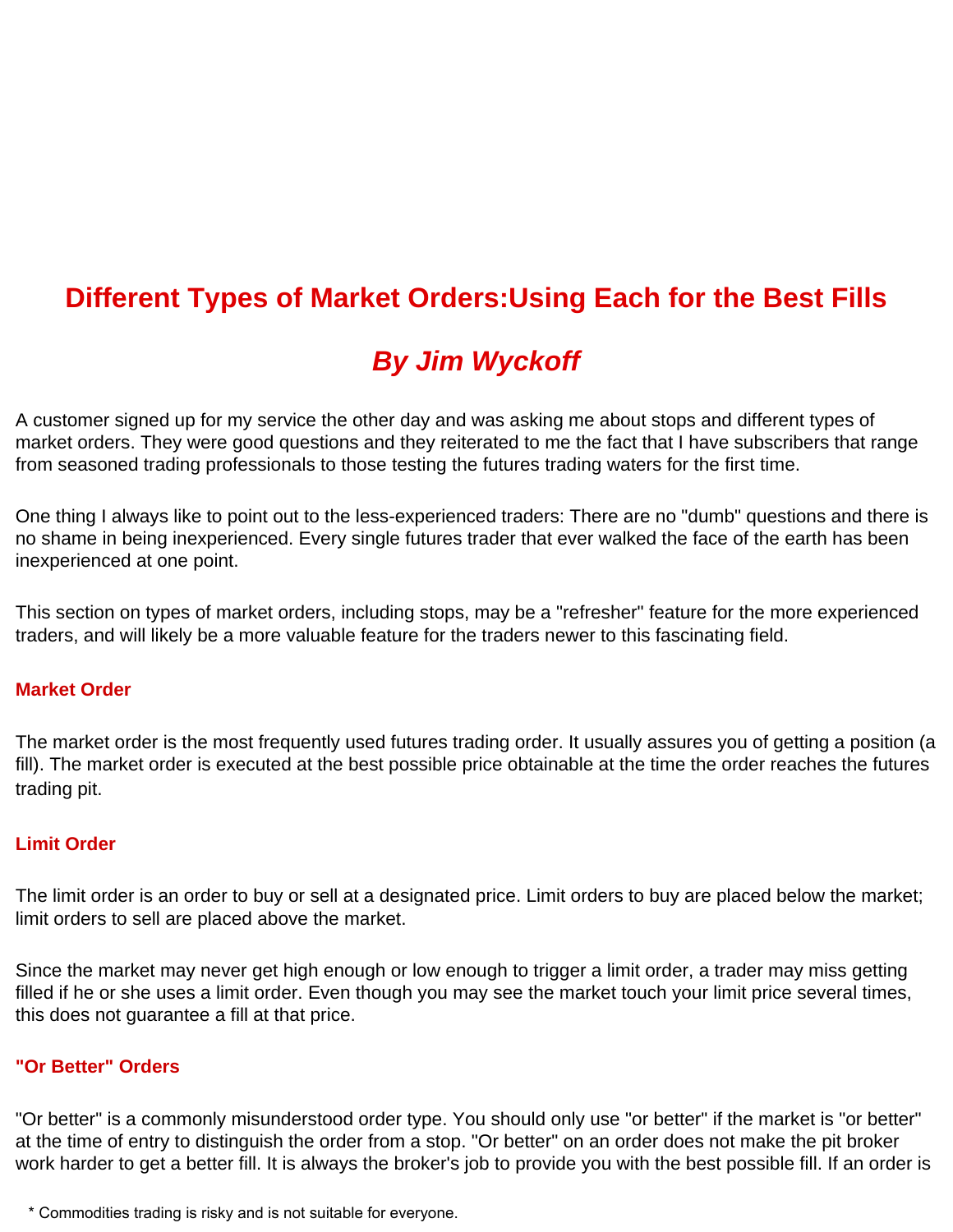truly "or better," then this designation assures the broker that you have not left "stop" off the order. In many instances, unmarked "or better" orders are returned for clarification, potentially costing the trader valuable time and possibly a fill. Orders that are not "or better" when entered only serve to better use the pit broker's time upon receipt as he checks to see whether or not the order deserves a fill. Sometimes, using the "or better" designation before the opening is helpful in assuring the broker that your order is meant to be filled.

### **Market if Touched (MIT) Orders**

MIT's are the opposite of stop orders. Buy MIT's are placed below the market and Sell MITs are placed above the market. An MIT order is usually used to enter the market or initiate a trade. An MIT order is similar to a limit order in that a specific price is placed on the order. However, an MIT order becomes a market order once the limit price is touched. A fill may be at, above, or below the originally specified MIT price. An MIT order will not be executed if the market fails to touch the MIT specified price .

#### **Stop Orders**

Stop orders can be used for three purposes: One, to minimize a loss on a long or short position. Two, to protect a profit on an existing long or short position. Three, to initiate a new long or short position. A buy stop order is placed above the market and a sell stop order is placed below the market. Once the stop price is touched, the order is treated like a market order and will be filled at the best possible price.

Importantly, while stops and MIT's are usually elected only when the specific price is touched, they can be elected when the opening of a market is such that the price is through the stop or MIT limit. In this case, you can routinely expect the fill to be much worse than the original stop or better on the MIT. This applies to stop orders and MIT orders placed before the opening of pit trading.

#### **Stop-Limit Orders**

A stop-limit order lists two prices and is an attempt to gain more control over the price at which your stop is filled. The first part of the order is written like the stop order. The second part of the order specifies a limit price. This indicates that once your stop is triggered, you do not wish to be filled beyond the limit price. Care should be taken when considering stop-limit orders--especially when trying to exit a position, because of the possibility of not being filled even though the stop portion of the order is elected. There is no stop-limit order without a second price.

If your order cannot be filled by the floor broker immediately at the stop price, it becomes a straight limit order at the stop price.

#### **Stop-Close Only Orders**

The stop price on a stop-close only will only be triggered if the market touches or exceeds the stop during the period of time the exchange has designated as the close of trading (usually the last few seconds or minutes).

#### **Market on Opening Order**

This is an order that you wish to be executed during the opening range of trading at the best possible price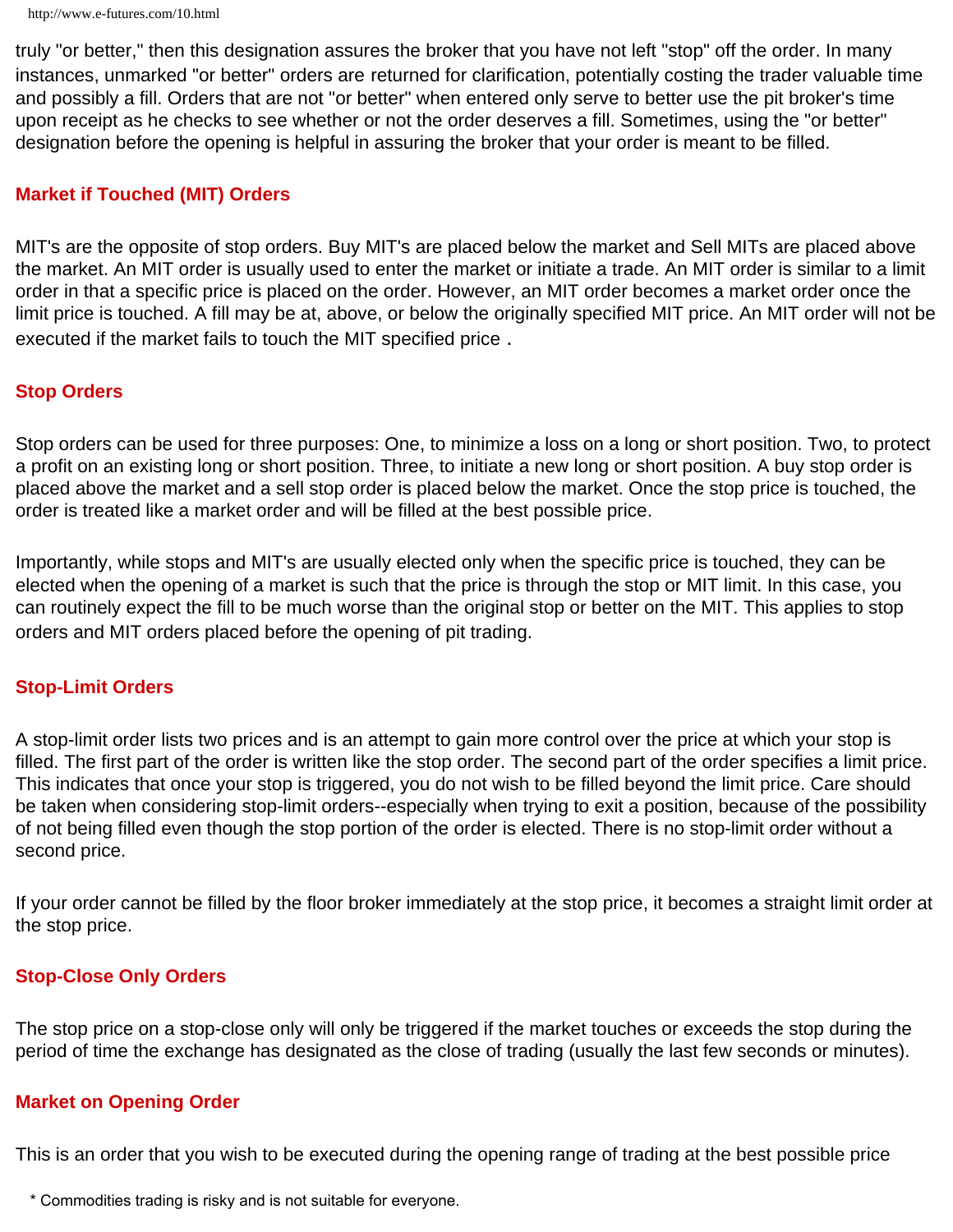obtainable within the opening range. Not all exchanges recognize this type of order. One exchange that does is the Chicago Board of Trade.

### **Market on Close (MOC) Order**

This is an order that will be filled during the period designated by the exchange as the close at whatever price is available. A floor broker may reserve the right to refuse an MOC order up to 15 minutes before the close, depending upon market conditions.

### **Fill or Kill Order**

The fill or kill order is used by customers wishing an immediate fill, but at a specified price. The floor broker will bid or offer the order three times and return to you with either a fill or an unable, but it will not continue to work throughout the trading session.

### **One Cancels the Other (OCO) Order**

This is a combination of two orders written on one order ticket. This instructs the floor brokers that once one side of the order is filled, the remaining side of the order should be cancelled. By placing both instructions on one order, rather than two separate tickets, you eliminate the possibility of a double fill. This order is not acceptable on all exchanges.

### **Spread Orders**

The customer wishes to take a simultaneous long and short position in an attempt to profit via the price differential or "spread" between two prices. A spread can be established between different months of the same commodity, between related commodities, or between the same or related commodities traded on two different exchanges. A spread order can be entered at the market or you can designate that you wish to be filled when the price difference between the commodities reaches a certain point (or premium).

### **Good Till Cancelled Orders**

These orders are also known as open orders and will remain valid until cancelled.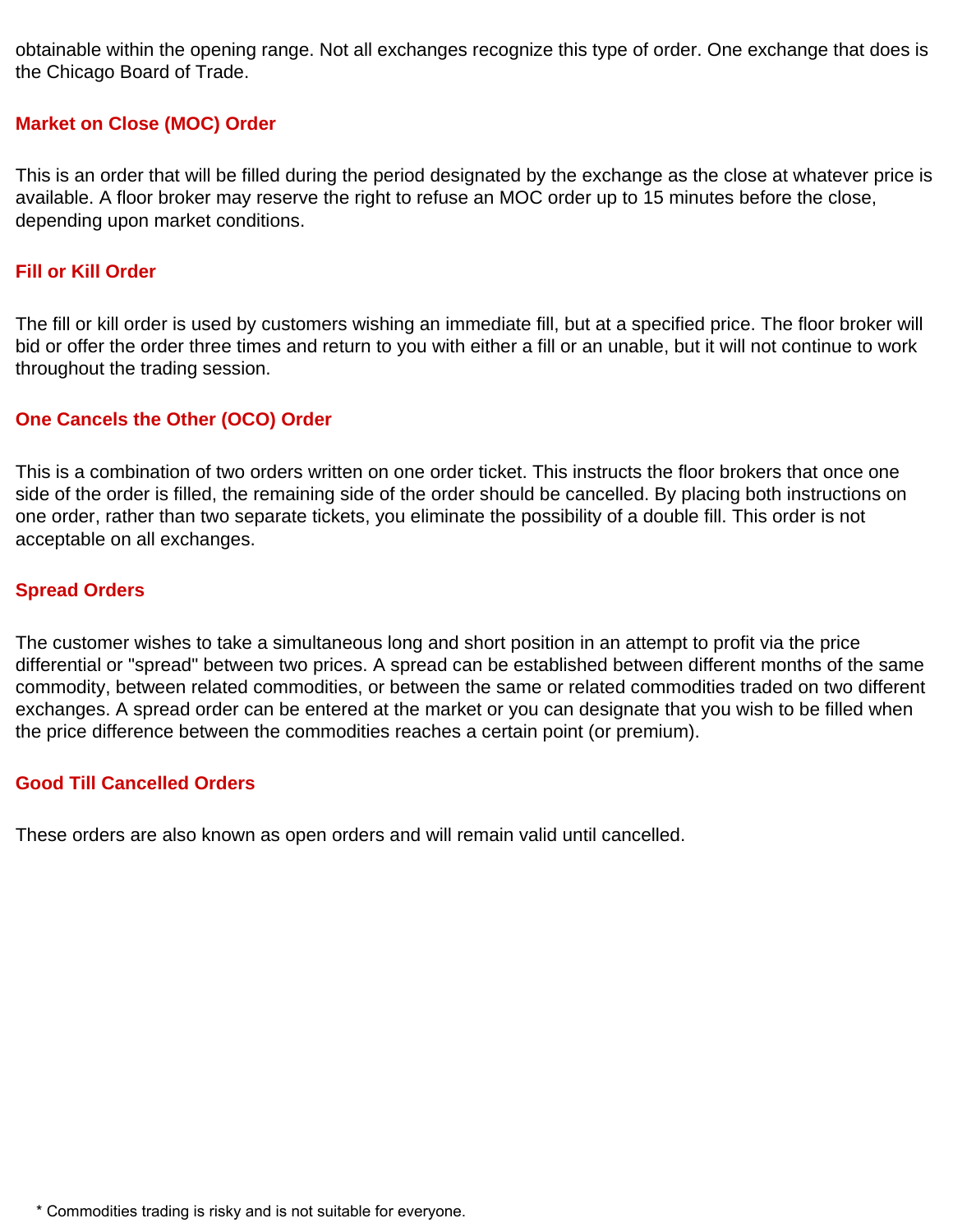# **Swing Trading: Making \$\$\$ in aSideways Market**

# *By Jim Wyckoff*

"The Trend is Your Friend" is a tried and true market adage that is indeed one of the most valuable futures trading tenets. However, history shows that most markets tend to move in a non-trending, or "sideways" fashion more of the time than they are in a trending mode. There are several methods by which to trade non-trending markets. One popular method is called "swing trading."

The basic principle for swing trading is finding a market that is trapped in a sideways trading range (also called a congestion area), or in an up-trending or down-trending channel on the chart. On the chart, the trader must be able to distinguish some clear support and resistance levels that are boundaries of thecongestion area or channel. When a market price approaches the support or resistance area boundary, the trader will establish a position: long if prices are moving lower and close to the support boundary, and short if prices are moving higher and toward the resistance boundary.

Swing trading techniques can be used in any chart time frame -- daily, weekly, monthly and intra-day charts. However, the most popular timeframe for swing trading is the daily bar chart.

It's important to note that the strength of the support and resistance at the boundaries is usually determined by the number of times the market has pivoted at the boundaries. The more times a market has reached a support or resistance boundary, and then reversed course, the more powerful is that boundary. Thus, a trader wants to find a well-established channel or trading range for which to attempt to swing trade. An exception to this is a market that has been in a trading range, but is bound by one or two powerful spike moves, which also indicate a strong support or resistance boundary. In other words, some congestion areas that may offer a good swingtrade opportunity do not require several pivot points.

Instead, those one or two spike levels would be determined to be a potentially good pivot area for a market. The swing trader should still use tight protective stops. A good area to place a protective stop is just outside of a support or resistance boundary that makes up the trading channel or congestion area. For example, if a market in a trading channel is nearing the upper boundary of that channel, the swing trader would establish a short position and would want to place his protective buy stop just above the resistance level that serves as the upper boundary of the trading channel.

Interestingly, if the market keeps moving higher and breaks out above the channel, or congestion area, (stopping the swing trader out of the market) then that would likely be considered an upside "breakout," which is a favorite trading set-up among many veteran position traders. This set-up would suggest establishing a long position if there was good follow-through buying strength the following session after the upside breakout from the congestion area or channel. The trader establishing the long position would place his protective sell stop just below the former upper boundary of the trading channel or congestion area that was just penetrated on the upside.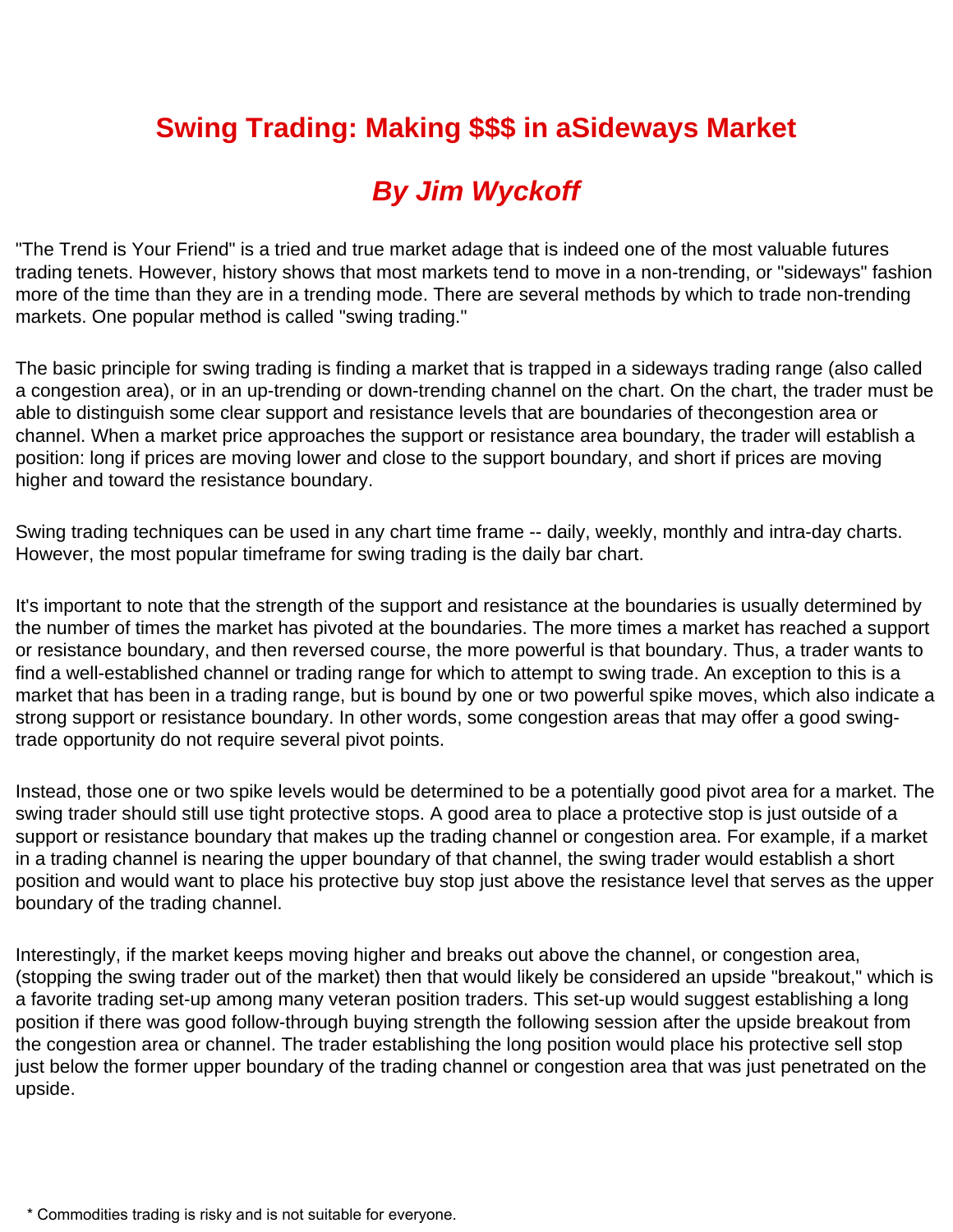# **The Percent "R" Indicator : How to Make it Work for You**

# *By Jim Wyckoff*

The Percent Range (%R) technical indicator was developed by renowned futures author and trader Larry Williams. This system attempts to measure overbought and oversold market conditions. The %R always falls between a value of 100 and 0. There are two horizontal lines in the study that represent the 20% and 80% overbought and oversold levels.

In his original work, Williams' method focused on 10 trading days to determine amarket's trading range. Once the 10-day trading range was determined, he calculated where the current day's closing price fell within that range.

The %R study is similar to the Stochastic indicator, except that the Stochastic has internal smoothing and that the %R is plotted on an upside-down scale, with 0 at the top and 100 at the bottom. The %R oscillates between 0 and 100%. A value of 0% shows that the closing price is the same as the period high. Conversely, a value of 100% shows that the closing price is identical to the period low.

The Williams %R indicator is designed to show the difference between the period high and today's closing price with the trading range of the specified period. The indicator therefore shows the relative situation of the closing price within the observation period.

Williams %R values are reversed from other studies, especially if you use the Relative Strength Index (RSI) as a trading tool. The %R works best in trending markets. Likewise, it is not uncommon for divergence to occur between the %Rand the market. It is just another hint of the market's condition.

On specifying the length of the interval for the Williams %R study, some technicians prefer to use a value that corresponds to one-half of the normal cycle length. If you specify a small value for the length of the trading range, the study is quite volatile. Conversely, a large value smoothes the %R, and it generates fewer trading signals. Some computer trading programs use a default period of 14 bars.

Importantly, if an overbought/oversold indicator, such as Stochastics or Williams %R, shows an overbought level, the best action is to wait for the futures contract's price to turn down before selling.

Selling just because the contract seems to be overbought (or buying just because it is oversold) may take a trader out of the particular market long before the price falls (or rises), because overbought/oversold indicators can remain in an overbought/oversold condition for a long time--even though the contract's prices continue to rise or fall. Therefore, one may want to use another technical indicator in conjunction with the %R, such as the Moving Average Convergence Divergence (MACD).

The trading rules are simple. You sell when %R reaches 20% or lower (the market is overbought) and buy when it reaches 80% or higher (the market is oversold).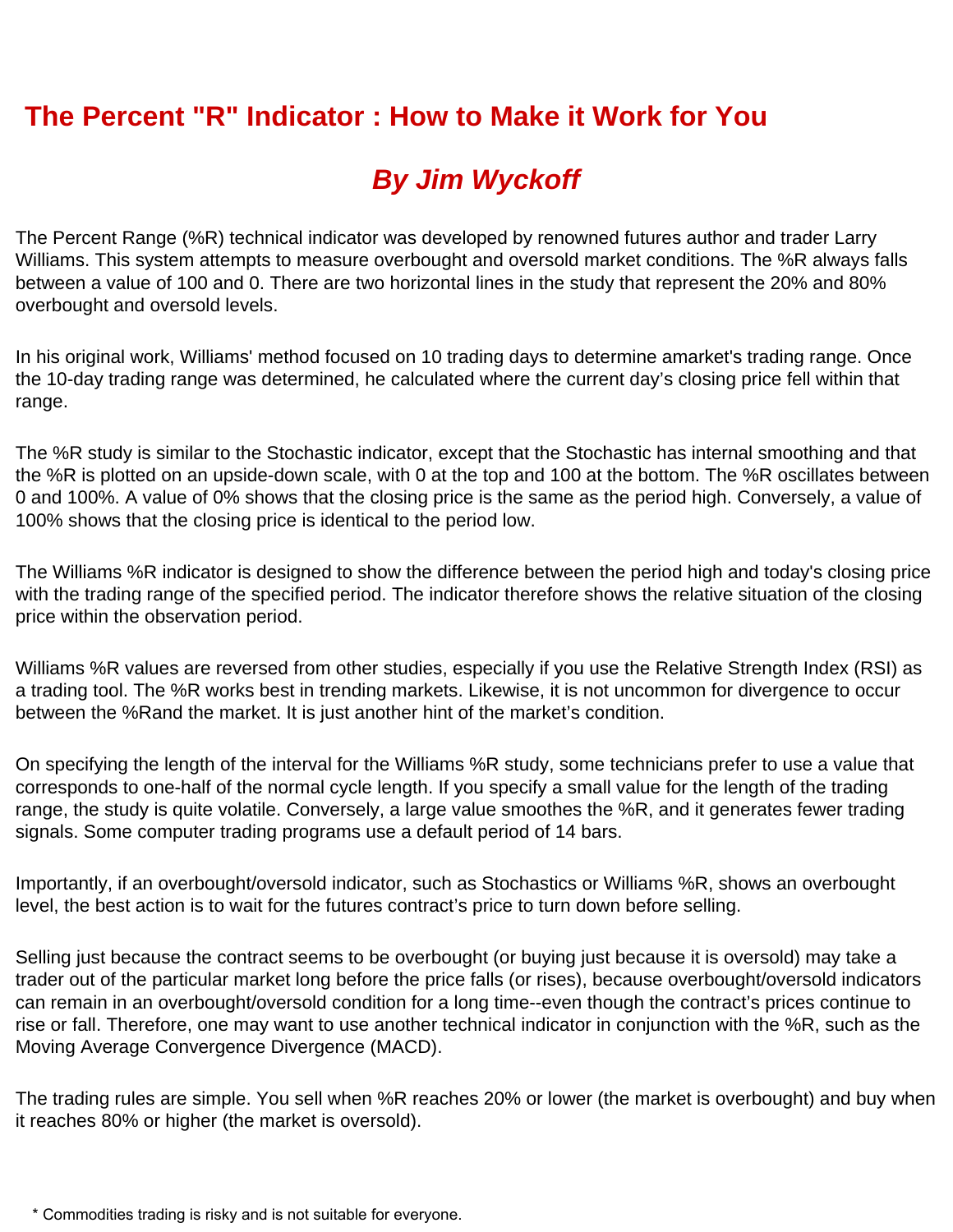However, as with all overbought/oversold indicators, it is wise to wait for theindicator price to change direction before initiating any trade.

Larry Williams defines the following trading rules for his %R: Buy when %Rreaches 100%, and five trading days have passed since 100% was last reached, and after which the %R again falls below 85/95%. Sell when %R reaches 0%, and five trading days have passed since 0% was last reached, and after which the Williams %R again rises to about 15/5%.

Like most other "secondary" tools in my Trading Toolbox, I use the Williams %Rindicator in conjunction with other technical indicators -- and not as a "primary" trading tool or as a stand-alone trading system.

More information on the Williams %R indicator can be obtained from Williams' book: "How I Made \$1,000,000 Last Year by Trading Commodities." It's published by Windsor Books, New York.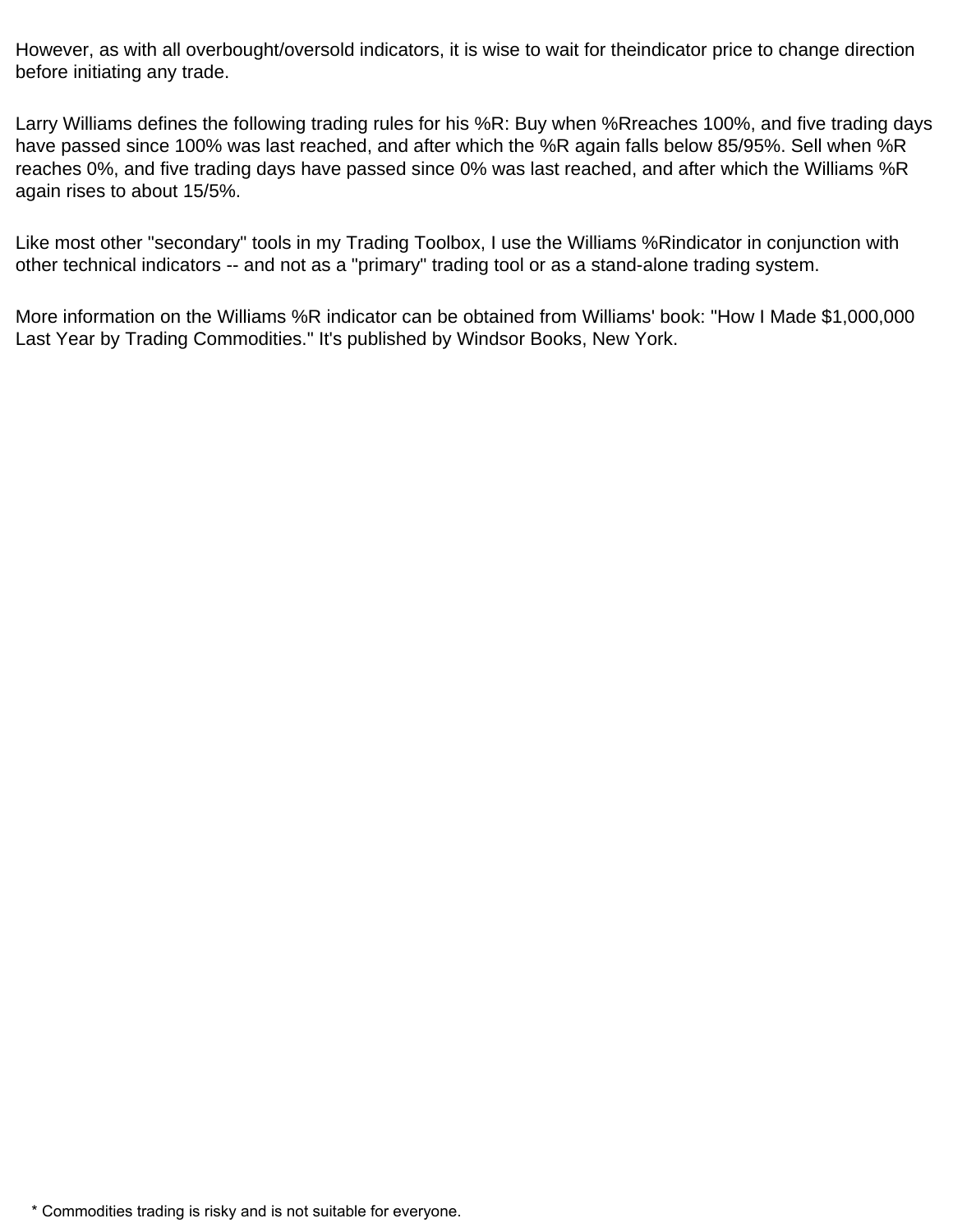# **Nuggets of Wisdom from Jesse Livermore, Greatest Trader Ever**

# *By Jim Wyckoff*

In the early part of the 20th century, Jesse Livermore was the most successful (and most feared) stock trader on Wall Street. He called the stock market crash of 1907 and once made \$3 million in a single day. In 1929, Livermore went short several stocks and made \$100 million. He was blamed for the stock market crash that year, and solidified his nickname, "The Boy Plunger." Livermore was also a successful commodities trader.

I think the most valuable knowledge one can gain regarding trading and markets comes from studying market history, and studying the methods of successful traders of the past. Jesse Livermore and Richard Wyckoff are two of the most famous and successful traders of the first half of the 20th century. Many of the most successful traders of today have patterned their trading styles after those of the great traders of the past.

Here are some valuable nuggets I have gleaned from the book, "How to Trade Stocks," by Jesse Livermore, with added material from Richard Smitten. It's published by Traders Press and is available at Amazon.com. Most of the nuggets below are direct quotes from Livermore, himself.

• "All through time, people have basically acted and reacted the same way in the market as a result of: greed, fear, ignorance, and hope. That is why the numerical (technical) formations and patterns recur on a constant basis."

• "The game of speculation is the most uniformly fascinating game in the world. But it is not a game for the stupid, the mentally lazy, the person of inferior emotional balance, or the get-rich-quick adventurer. They will die poor."

• Don't take action with a trade until the market, itself, confirms your opinion. Being a little late in a trade is insurance that your opinion is correct. In other words, don't be an impatient trader.

• Livermore's money made in speculation came from "commitments in a stock or commodity showing a profit right from the start." Don't hang on to a losing position for very long.

• "It is foolhardy to make a second trade, if your first trade shows you a loss. Never average losses. Let this thought be written indelibly upon your mind."

• "Remember this: When you are doing nothing, those speculators who feel they must trade day in and day out, are laying the foundation for your next venture. You will reap benefits from their mistakes."

• "When a margin call reaches you, close your account. Never meet a margin call. You are on the wrong side of a market. Why send good money after bad? Keep that good money for another day."

• Livermore coined what he called "Pivotal Points" in a market or a stock. Basically, they were: (1) Price levels at which the stock or market reversed course previously--in other words, previous major tops or bottoms; and (2)